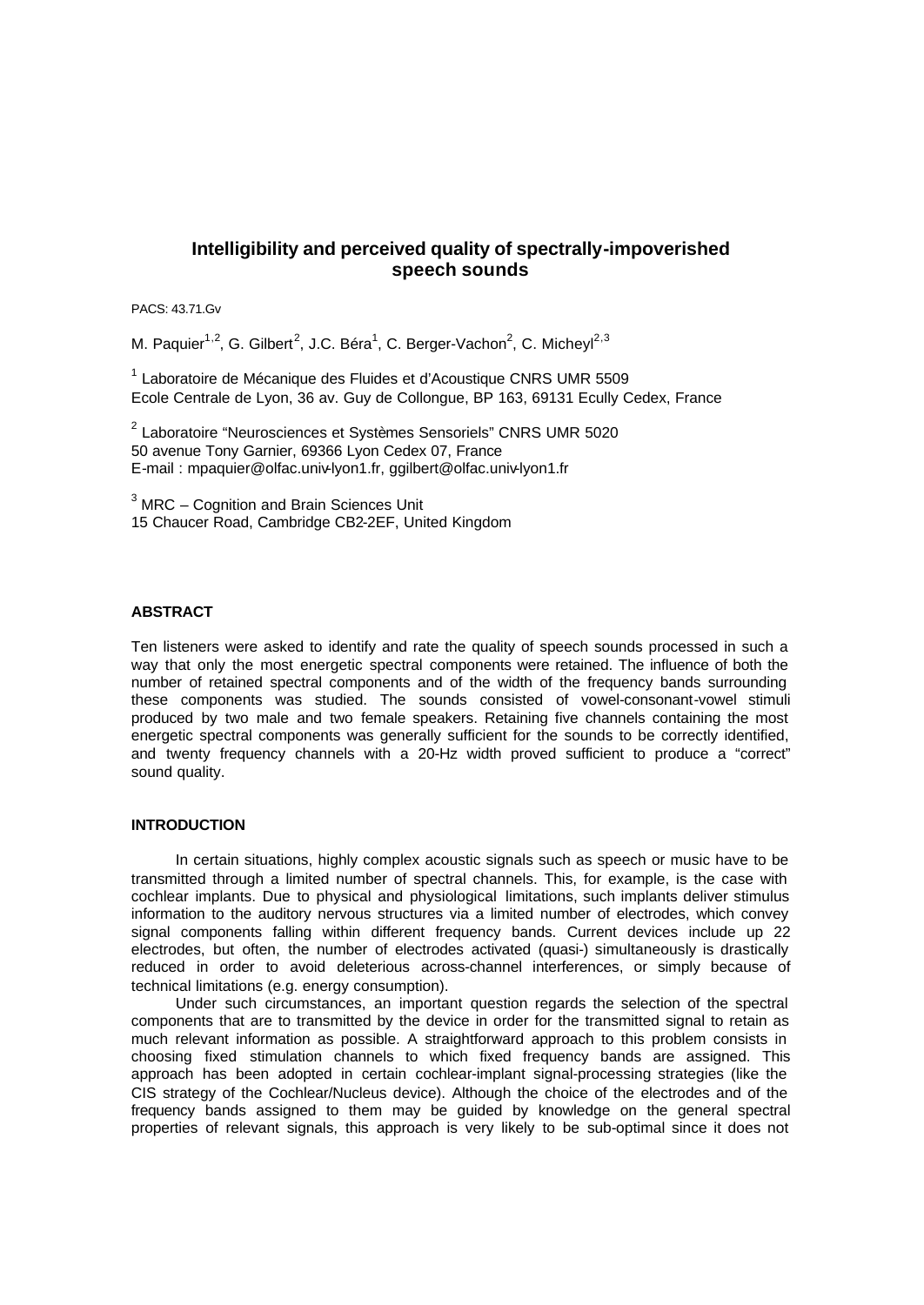take into account the detailed spectral characteristics of the actual signals transmitted by the device. From this point of view, a better approach consists in selecting the spectral components that have the largest amplitude. Furthermore, since most environmental audio signals are characterized by a time-varying spectral content, it appears wise to update the selection of spectral components from one moment to the next.

This type of time-varying, amplitude-based selection of spectral components for transmission through limited-capacity devices forms the basis of signal-processing strategies implemented by current cochlear implants like the Nucleus 22/Cochlear corporation, with its SPEAK (spectral peak) strategy, or the Digisonic/MXM. The processor of these two devices divides the short-term spectrum of the signal into a fixed number of frequency bands, each of which is assigned to one available electrode on the electrode array. The amount of energy in each frequency band is then computed, and the devices offer the possibility that only the N electrodes corresponding to the N most energetic bands be stimulated. N is a parameter of the strategy, which can be pre-defined by the user. In the SPEAK strategy used with the Nucleus/Cochlear device, the value of this parameter is limited to 10, and is generally fixed to 6 or 8. In the Digisonic/MXM device, N can go up to 15 and assume two different values corresponding to two functioning modes of the device, which the user can select by means of a switch: a standard mode, in which N generally equals the number of functional electrodes, and a special mode, recommended in noisy environments, in which N is generally set to a lower value. Since stimulated electrodes are selected based on the short-term spectrum of the signal, corresponding to the temporal waveform segment comprised within the analysis window at the considered time point, the selected subset of electrodes stimulated can vary from one instant to the next.

Besides cochlear implants, the type of dynamic spectrally-based signal processing considered here might also in the near future inspire signal-coding strategies in digital acoustic hearing aids aimed at subjects with severe to profound hearing-loss. In these patients indeed, because frequency resolution is lost to a large extent, stimulation with only a limited number of widely-separated spectral components may be adequate. From this point of view, the selection of spectral components with the largest amplitude, at the exclusion of all other components, may be thought of as an extreme form of spectral-enhancement algorithms which aim to enlarge spectral contrasts (Boers, 1980; Summerfied *et al.*, 1985; Simpson *et al.*, 1990; Bunnel, 1990; Stone and Moore, 1992; Baer *et al.*, 1993).

An other question is the extent to which such dynamic spectral-reduction processing preserves the perceived quality of sounds. Such knowledge may be required in the near future since, with rapid technical and scientific advances in the field of auditory prostheses, the emphasis will probably shift from the mere preservation of speech intelligibility to the restitution of signals with the highest possible perceived quality. In other words, after allowing patients to understand speech to a reasonable extent through their auditory prostheses, researchers and designers will probably soon have to face the challenge of providing these patients with highquality signals.

In this study, we examined the influence of two essential parameters of spectral-reduction signal-processing strategies on both the intelligibility and the perceived quality of speech sounds. The first parameter was the number of largest-amplitude spectral components retained. The second parameter was the width of the frequency bands corresponding to these components, which was directly related to the width of the FFT bins from which these components were extracted.

## **MATERIAL AND METHOD**

#### Stimuli

Stimuli used in this experiment were VCV (vowel consonant vowel) signals. Choice of the vocalic context was done among a set of three vowels  $/a/$ ,  $/i/$  and  $/u/$ . The consonant was chosen among a set of 17 consonants of the French language. We obtained consequently 51 different stimuli pronounced 4 times by 4 different speaker (2 male, 2 female) which made a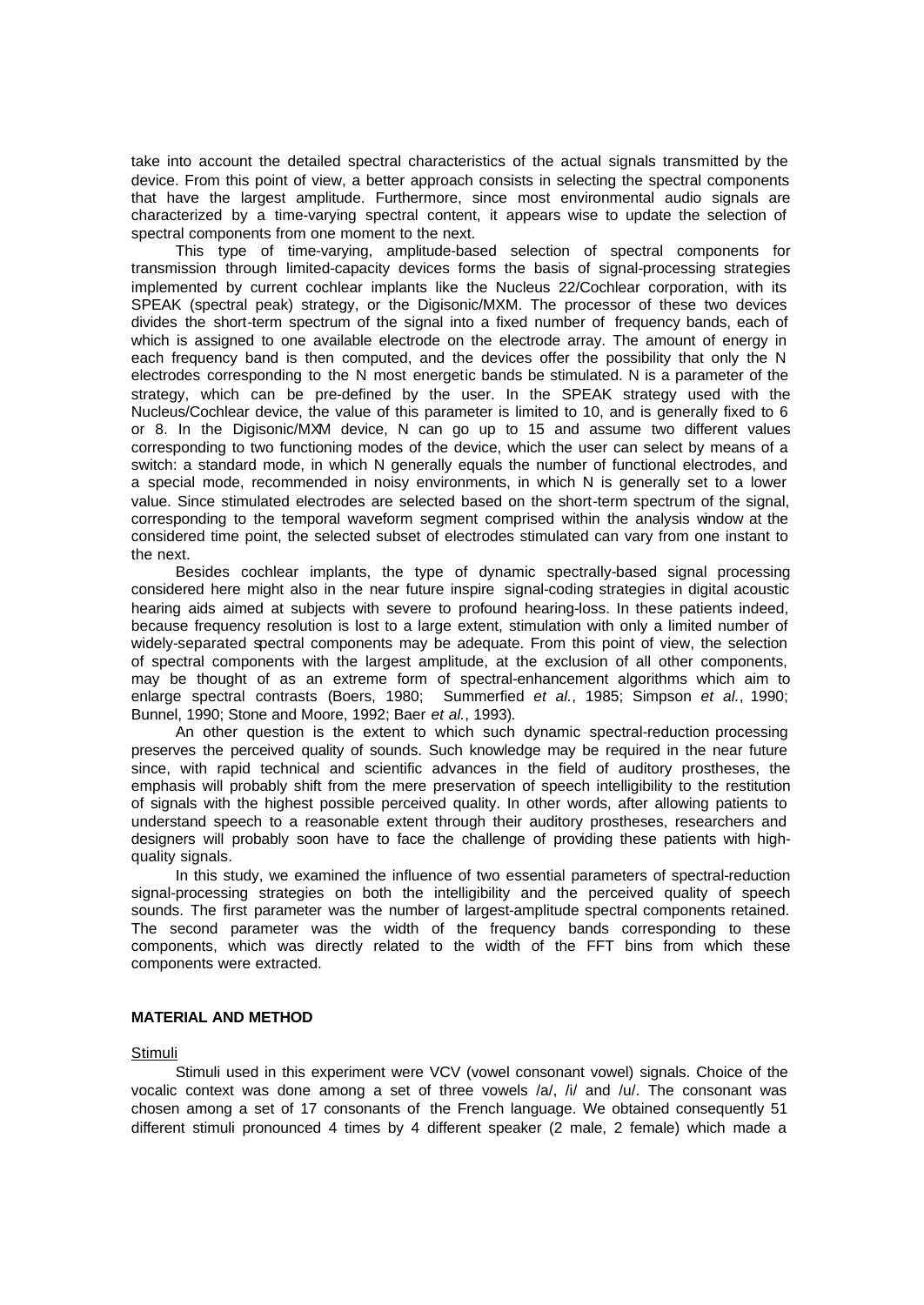corpus of 816 stimuli. The sequences were recorded in an anechoïc room, and were sampled at a rate of 44.1 kHz using a 16-bit dynamic range. These digital signals were further processed as follows: Firstly, the waveforms were divided into temporal segments of equal duration D, with consecutive segments overlapping over half of their duration. The signal contained in each segment was multiplied by a symmetric Hamming window. The resulting weighted signals were submitted to digital fast Fourier transform (FFT). For each segment, the N FFT components having the largest amplitude were selected; the amplitude of all the other components was set to zero. Finally, the modified spectra were submitted to an inverse FFT and the resulting temporal segments were added back together using the overlap-add technique (Allen, 1977) in order to reconstruct a temporal signal with the same duration as the original.

We were interested primarily in the influence of parameter N, the number of preserved FFT components, on the intelligibility and the quality of the reconstructed signals. N was varied between 1 and 160 (N=1, 3, 5, 10, 20, 40, 80, 160).

A second parameter of potential importance in which we were interested was the width of the FFT bins. When the overall analysis bandwidth is maintained constant, the total number of bins in the FFT is inversely related to the width of these bins.  $t$  is obvious that retaining 5 components in an FFT that contains only 10, each corresponding to a 100-Hz wide frequency band, is not the same as retaining 5 components in an FFT than contains 100, each 10-Hz wide. In the former case, 50% of the spectral information is preserved, in the latter, only 5% is. When the sampling frequency is kept constant, the width of FFT bins is controlled by the number of samples, or equivalently the duration D of the temporal segments. The four different temporal segment durations used in this study were 50 ms, 25 ms, 12.5 ms, 6.25 ms, and the respective corresponding FFT bin widths were 20 Hz, 40 Hz, 80 Hz, and 160 Hz. The use of different temporal segment durations presents the inconvenient that the segment duration determines the temporal rate at which spectral information is refreshed. Namely, when consecutive segments overlap over half of their duration, as was the case here, the updating rate of spectral information is equal to 2/D Hz (if D is expressed in seconds). With the signalprocessing scheme described above, which involves the selection of FFT components with (potentially very) different frequencies each time the spectrum is refreshed, this may have a dramatic influence. In order to overcome this problem, we replaced each of several consecutive signal segments spanning a total duration of 25 ms (the longest single-segment duration used) with their average; this way, spectral information was effectively refreshed every 25 ms irrespective of segment duration.

Combining the eight N values indicated above with the four FFT-bin widths led to a total of 32 test conditions. These 32 conditions, multiplied by the 816 different recorded sequences, would lead to the presentation of 26112 successive stimuli per subject. Obviously, such a test was too long and was not feasible. In fact, the protocol consisted in presenting to subjects 2000 signals which are randomly chosen among the corpus. A preliminary study indicated that results was convergent as soon as we presented 1000 trials.

In the case where the width of FFT bins was equal to 160 Hz, having 160 bins would have led to an overall bandwidth of 25.6 kHz, larger than the Nyquist frequency (22.05 kHz). Therefore, in this condition, the actual number of spectral components retained was 136. This condition, in which the processing introduced no significant alteration in the original signal, was considered as a control, or reference condition.

#### Experimental protocol

Ten subjects (6 female and 4 male, 22 to 36 years old) with no known auditory problem took part in the study. Testing began with a short initial familiarization phase, the objective of which was to allow the listener to become acquainted with the experimental procedure, the different stimuli, and the range of damages undergone by these stimuli across the different processing conditions. This familiarization phase was followed by the actual test, which involved the successive presentation of the different processed sounds, in a pseudo-randomized order. Following the presentation of each stimulus, the subject had firstly to rate the perceived quality using one of the following six labels (as translated from French): "very degraded", "degraded", "correct", "good", "very good". The following guidelines were provided: The "very good" label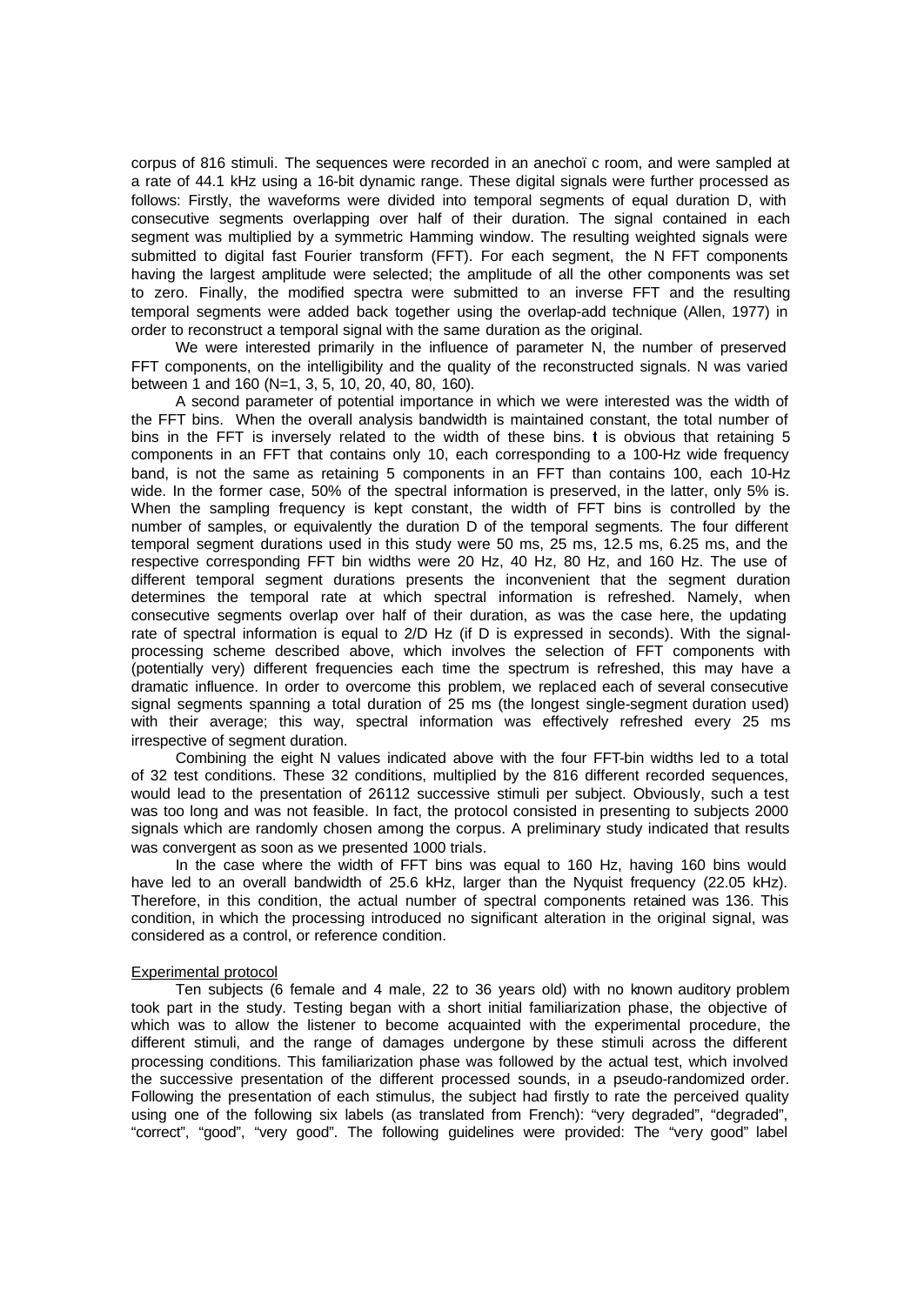was to be used only when the quality of the sounds being played was judged to be identical to that of a very good CD recording. The "good" label corresponded to the quality of a radio station with no musical character (for example news radios, which generally have very reduced bandwidths and strong compression ratios). The "degraded" and "correct" labels corresponded to the quality of a vinyl disc more or less damaged with a more or less ancient recording. Then, the subject had to identify the vowel and the consonant that had been presented. The test session lasted about two hours per subject. The digital signals were generated off line using a Pentium computer with Matlab v6.1. During the experiment, the signals were sent to a 16-bit digital-to-analog converter (EMU 10k1 DSP) of a Sound Blaster Live III card, using a sampling rate of 44.1 kHz. The stimuli were delivered diotically to the subject's ears via Sennheiser HD265 Linear II headphones.

### **RESULTS**

Figure 1 shows the quality scores, averaged across all subjects and all VCV, as a function of the number of FFT bins preserved and of bin width. The error bars represent the standard errors of the numerical quality scores averaged across subjects and runs.



*Figure 1: Quality judgments as a function of the number of retained spectral channels, with the channel width as a parameter.*

These data were analysed using a two-way, repeated-measures ANOVA with the number of frequency components and the component width as factors. Both the number of retained components and the component width had a highly-significant influence on the estimated sound quality [F(7,63)=645.185, p<0.0001 for the former; F(3,27)=169.125, p<0.0001 for the latter]: the larger the number of retained components, and the wider these components, the higher the perceived quality score.

Figure 2 shows the percentage of errors, averaged across all VCV stimuli and all subjects, as a function of the number of retained FFT components and of the component width. The error bars represent the standard errors around the average quality scores (expressed numerically) across subjects and runs.

Incorrect identification of the consonant, the vowel, or both, was counted as one error. These data were analysed using a two-way, repeated-measures ANOVA with the number of spectral components and the component width as factors. Both factors had a highly-significant influence on the estimated sound quality  $[F(7,63)=645.185, p<0.0001$  for the number of retained components; F(3,27)=105.461, p<0.0001 for the component width]: the larger the number of retained components, and the wider these components, the higher the intelligibility.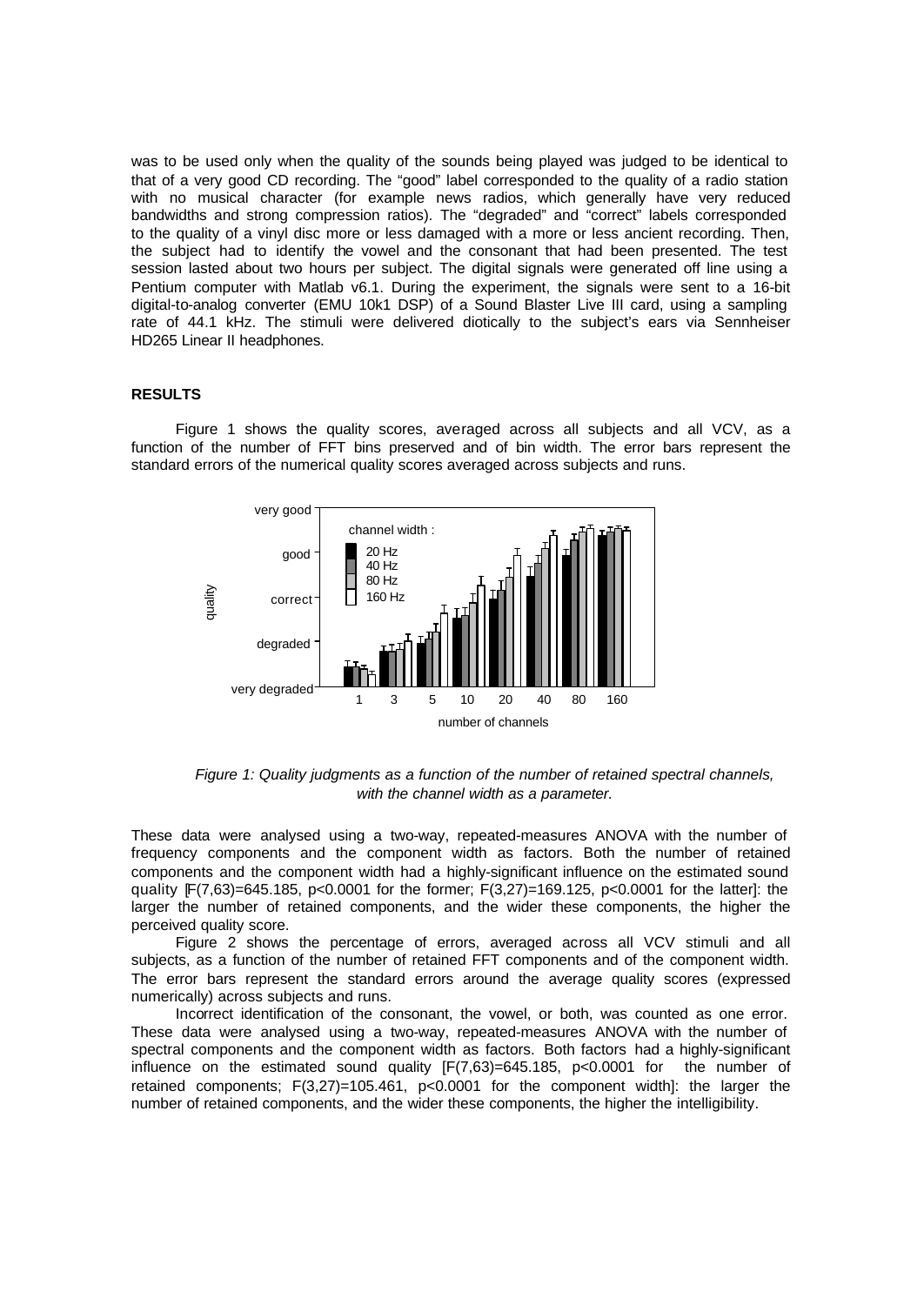

*Figure 2: Error percentage as a function of the number of retained spectral channels, with the channel width as a parameter.*

# **DISCUSSION**

**Quality** 

A striking result of the first task is that a relatively small number of largest-amplitude spectral components (N=20), each having a relatively narrow bandwidth (L=20 Hz), was sufficient for the quality of speech sounds to be judged on average as "correct". This corresponds to an overall frequency range of only 400 Hz i.e. around 1/50th of the frequency range of normal hearing. Asymptotic quality scores were obtained with 80 components having each a 40-Hz width.

Overall, perceived quality scores were not related in a simple way to the overall bandwidth of the sounds: in general, higher quality scores were obtained using 2N channels having each a width L than using N channels of width 2L. This result may be explained by the fact that large amplitude components are predominant in determining sound quality and that large-amplitude spectral components are generally spread across the frequency range, rather than clustered together within narrow frequency ranges.

Increases in quality scores with increasing FFT-bin width were observed mainly when the number of retained bins was comprised between 5 and 40. When fewer components were retained, the quality rates were very low, whatever the bin width. When more components were retained, the quality was rated as "very good", whatever the bin width. This is consistent with the above-mentioned interpretation that the perceived quality of sounds depends primarily on how many of the large-amplitude spectral components are retained in the spectrum. When the number of channels was very small, increases in channel bandwidth were probably insufficient to ensure that a sufficient number of large amplitude components would be present in the spectrum of the processed sound. When the number of channels was very large, most maximum amplitude components were likely to be present in the spectrum of the processed sound already, so that further increases in bin width failed to produce a significant improvement.

# **Recognition**

Retaining five components, each 20-Hz wide (which led to an overall spectral bandwidth of only 100 Hz) appeared to be sufficient for the VCV stimuli to be correctly identified in 50% of the cases. This finding agrees with results in literature which reveal that high speech recognition scores can be achieved with a small number of spectral channels, namely: around 46 for sentences and 8 for isolated words (Shannon et al., 1995; Dorman et al., 1997). The present result may also be paralleled with the finding that high levels of correct recognition can be achieved using sine-wave-speech, which is obtained by replacing the first three formants of an original speech signal by three sinusoids whose frequencies are equal to the formant centre frequencies (Remez et al., 1981).